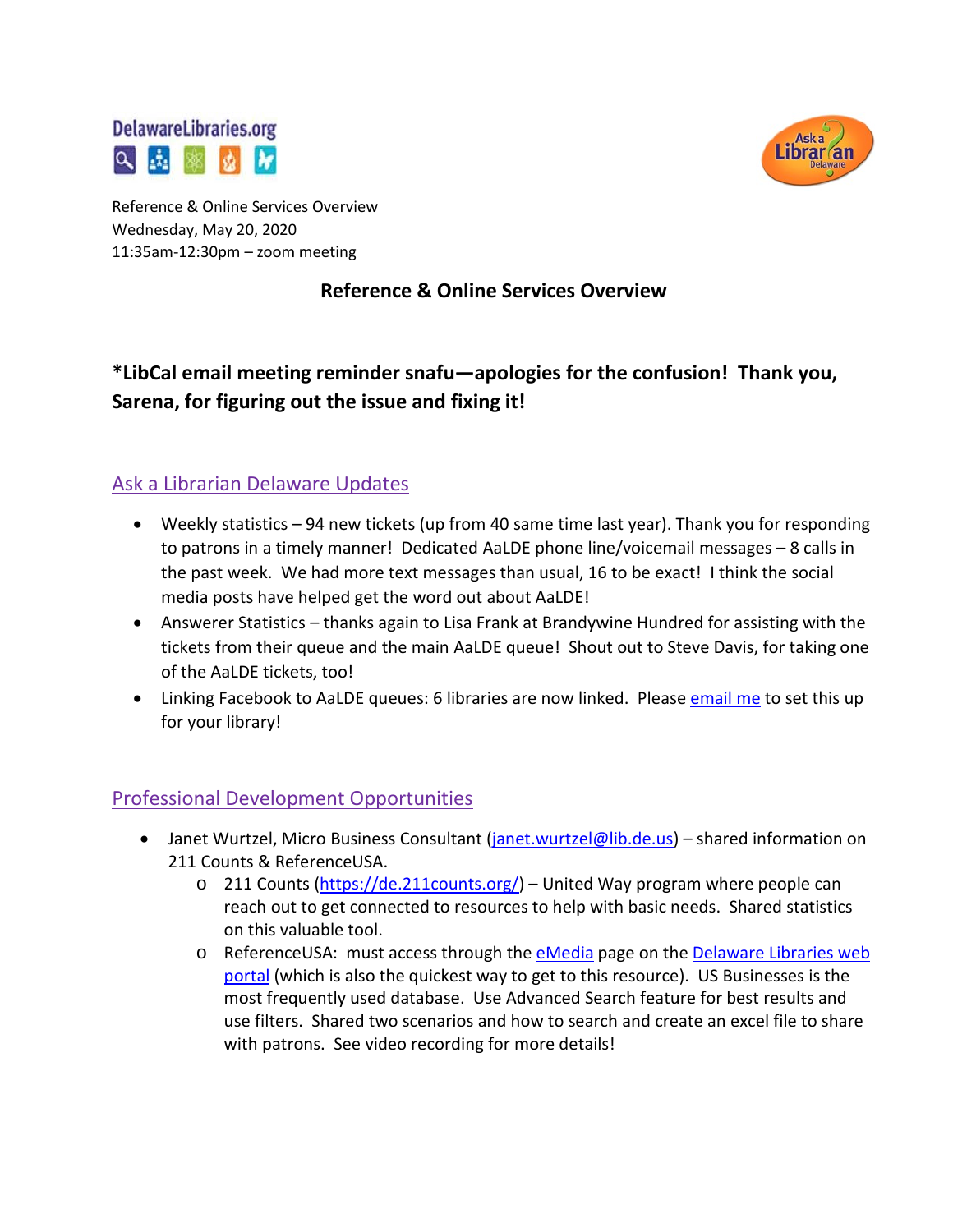- Sarena Deglin, Administrative Librarian [\(sarena.deglin@lib.de.us\)](mailto:sarena.deglin@lib.de.us) Reviewed programming protocol and updated best practices for entering events in the Virtual Library Events calendar (LibCal). Please see thi[s LibGuide](https://guides.lib.de.us/c.php?g=386101&p=2620042) accessible through the Professional Development [LibGuide](https://guides.lib.de.us/profdev) > 000 Patron Assistance > Programming Core > LibCal Training Documents box for instructions/information.
	- o [How to Create a One Time Event in LibCal](https://guides.lib.de.us/ld.php?content_id=54629510)
	- o Created a [zoom instructions LibGuide](https://guides.lib.de.us/zoominstructions) to add link in event description on LibCal (Thanks Amanda, design team, for adding graphics & making it look so nice!). Will direct patrons right to the LibGuide for instructions on how to use zoom
	- o When creating an event in LibCal: do not check the box "online event in zoom" location; does not work properly with multiple zoom licensed accounts
		- Use "Zoom Meetings" or Facebook & add Facebook url
		- Choose Library, audience, category, internal tag, under event details
	- o Event Registration: Best practice is to set up event to require registration and then use the email reminder feature to send out the email with meeting links after registration closes to registered participants. Please do not add zoom url and password in description, for security reasons & avoid ["zoom-bombings"](https://www.bing.com/news/search?q=Zoom+Bombing&qpvt=zoom+bombing&FORM=EWRE).
		- Can only schedule one reminder email to send out the meeting links.
		- **Can manually send a reminder email through Manage Event.**
	- o Would like to standardize across the state. Please read the documents on the [LibGuide.](https://guides.lib.de.us/c.php?g=386101&p=2620042)
	- o Statistics still counted for unpublished events. Can add previous events in LibCal and add statistics retroactively.
	- o Please send Sarena feedback, suggestions, or questions. [\(sarena.deglin@lib.de.us\)](mailto:sarena.deglin@lib.de.us)
- Links to helpful Resources/LibGuides:
	- <https://consortium.lib.de.us/>
	- [Reopening LibGuide](https://guides.lib.de.us/delibraries/COVID-19/reopening)
	- [COVID-19 LibGuide](https://guides.lib.de.us/delibraries/COVID-19) for staff

## Meeting "Chat-ter"

Many, many thanks to Sarena for creating LibCal instructions!

Next week's meeting will be Wednesday, May 27<sup>th</sup> at 11:30am.

\*Please register through LibCal:

<https://delawarelibraries.libcal.com/event/6673828>